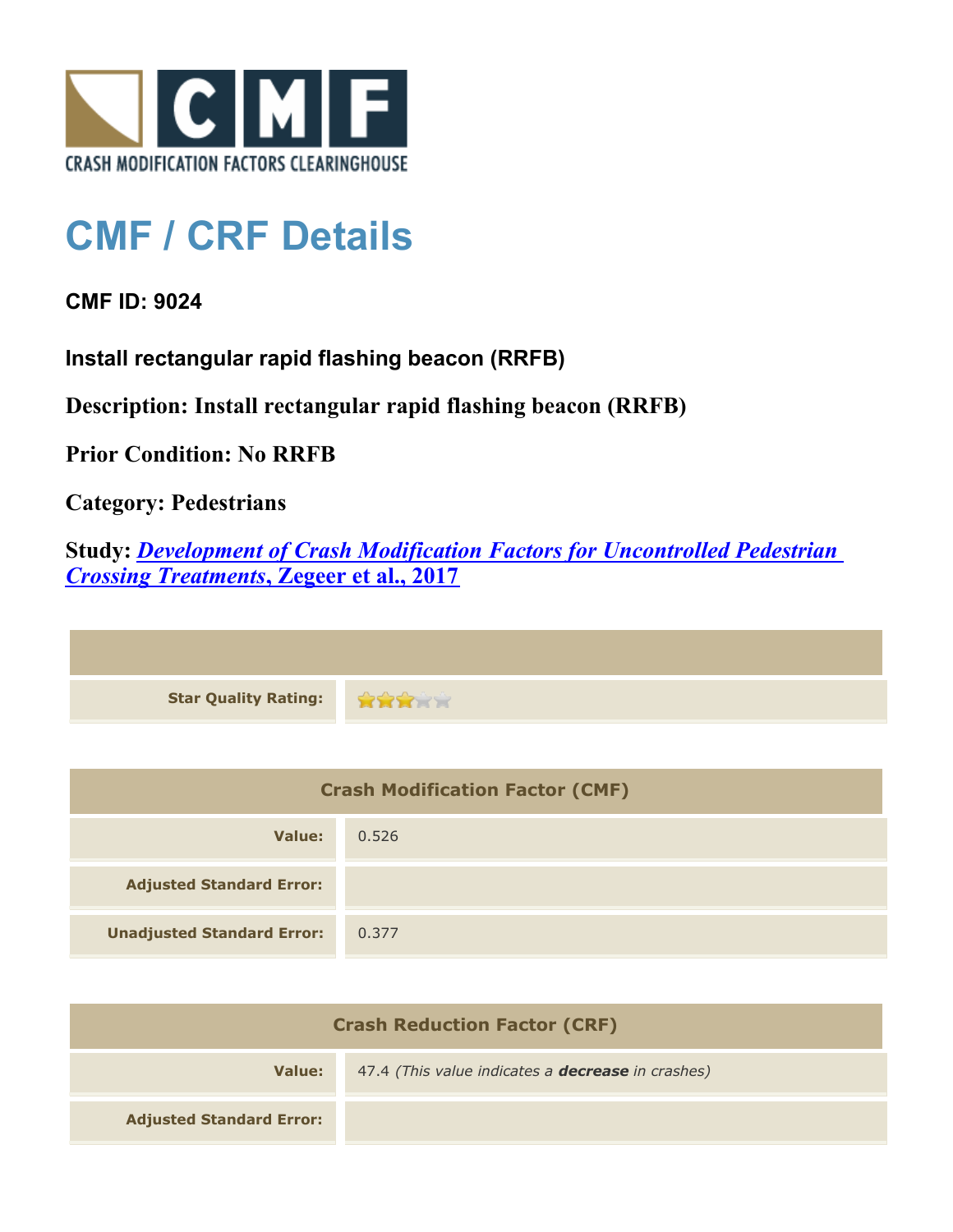| <b>Applicability</b>       |                                                  |
|----------------------------|--------------------------------------------------|
| <b>Crash Type:</b>         | Vehicle/pedestrian                               |
| <b>Crash Severity:</b>     | All                                              |
| <b>Roadway Types:</b>      | <b>Minor Arterial</b>                            |
| <b>Number of Lanes:</b>    | $2$ to $8$                                       |
| <b>Road Division Type:</b> |                                                  |
| <b>Speed Limit:</b>        |                                                  |
| <b>Area Type:</b>          | Urban and suburban                               |
| <b>Traffic Volume:</b>     | 533 to 49402 Annual Average Daily Traffic (AADT) |
| <b>Time of Day:</b>        | All                                              |

## *If countermeasure is intersection-based*

| <b>Intersection Type:</b>         |  |
|-----------------------------------|--|
| <b>Intersection Geometry:</b>     |  |
| <b>Traffic Control:</b>           |  |
| <b>Major Road Traffic Volume:</b> |  |
| <b>Minor Road Traffic Volume:</b> |  |

| <b>Development Details</b>      |                                    |
|---------------------------------|------------------------------------|
| <b>Date Range of Data Used:</b> | 2004 to 2013                       |
| <b>Municipality:</b>            |                                    |
| State:                          | AZ, FL, IL, MA, NY, NC, OR, VA, WI |